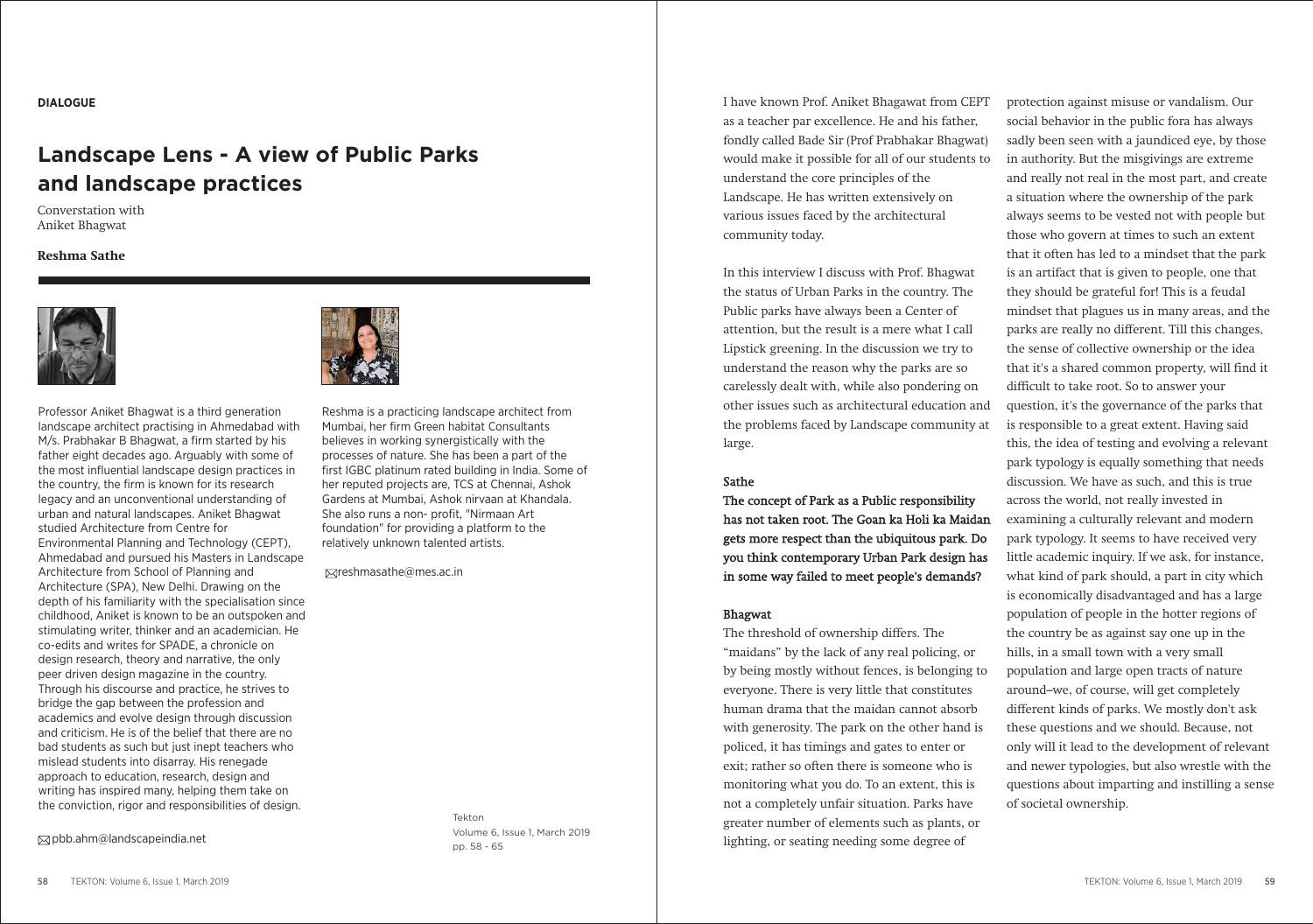## Sathe

Current trend to obliterate the open space needs of the people has a hazardous future. What can be proper response to the climate change needs? How can the Policy makers/ designers bring the connection back?

#### Bhagwat

It is perhaps in exasperation that I say this, but the one thing they can do is listen, be sincere and act upon good advice; something that really seems difficult for them. We do have enough knowledge about climate change and how our cities will need to morph to adapt to this, we do know that pollution in our cities is a dreadful issue, we do know that maximized tree cover is an easy to achieve reality, we do know that water management in our cities and towns is a distressingly poorly managed affair, we do know that waste management is an area where we have huge work to do; we know all this. Enough papers and conferences occur each day. And yet we just bumble around as if clueless. It's an amazing fact that municipal corporations in our country are often advised by planners and urban designers to auction open spaces, sometimes including park spaces, to raise money to run the city! Urban forest will be decimated to lay fast trains, coastal environments will be exposed to peril to lay express roads, and rivers will be made into ponds under some misguided sense of urban design. So policy makers can do something about this, by educating themselves and learning to take good advice–-something, as I said, they just can't seem to do so. And to be brutally honest, except in rare sporadic instances (which we will immediately celebrate as a harbinger of change), I don't see anything really changing for the better in the foreseeable

### future as I see it.

## Sathe

The society's aspirations mould the practice. Is our society in reality mature enough to make the right choices? What is your opinion on the concept public participation in design of urban spaces?

## Bhagwat

One can't fall prey to sweeping generalizations. As in all parts of the world, the people here too do strive to make sense of the physical realm, and equally others who use it as a series of vanity endeavors or even careless ones. What has not happened however, is a level of public engagement in our cities and towns, and that really is critical. Much as it's easy to blame those in governance for not having created a space where this is possible and even mandatory, we as a civic society are equally to blame. We don't complain when the road outside our home is broken, and if we do, we limit it to a single attempt and when nothing happens, we dismiss it as a sorry fact of life and get back to our lives. It equally is true that the way our cities are run has much to be rued upon the problems such as vision, commitment to do the right things, and ability; many things are not what they should be. But I don't see this state changing any time soon. If it has to change, we will first need a complete re-haul of our governance structures. At present they are too unwieldy, ill equipped to deal with the problems of our cities, politicized beyond reasonable limits, and with very low motivation. Unless all this changes, our urbanscapes will stutter and limp along as they are now.

## Sathe

 Barring a few examples most parks are just a composition of green and gray. Is it general apathy of designer? Which public parks in India qualify as good public spaces in your opinion?

# Bhagwat

I suppose you have to begin imagining a response to this question by trying to articulate what is a good park. Beyond the fact that it is green and open, what makes a park truly a memorable one? Delightful palette of plant material laid out in ways in which it can be best appreciated matters. Size does matter. The large rambling parks which are remnants of our past such as the Lodhi Gardens in Delhi or the Cubbon Park and Lalbaugh in Bangalore are wonderful, because they are small universes in themselves. Parks that allow sensing the changing seasons whisper and tell us about the movement of the earth and the sun. Parks that allow us to reflect and ruminate with self are wonderful companions. Parks that remind us of our place in the order of the universe are good for the ego and to foster empathy and humility. And parks that are generous in allowing the enactment of all parts of the human drama are great theatres of civilization. It is not that many parks don't allow this; some do it in parts, some in greater degree. It is perhaps just that we don't consciously endeavour to create these worlds in our city that has led to parks that are merely caricatures of what they truly can be.

# Sathe

How has the firm's experience of design in the Public realm been over the years?

#### Bhagwat

My father would often love telling this story. In

the 50s, when he graduated from Newcastle and declared that he wanted to return to India and do work in the public realm, Prof. Brian Hackett warned him and told him that he would have to deal with "barbers, butchers and thieves", implying, of course, that he should not expect any refinement of conversation, nor of expectations in work. Upon his return, he invested large energies in providing design services for many cities in the Western part of the country—Baroda, Ahmedabad, Gandhinagar, Bhopal and Indore to name a few, and in many cases he was the city consultant for years. He invested all his time, in teaching people inculcating the idea of relevant plant material, correct horticultural practices, and processes of design. The trees that one sees today in Gandhinagar are in large part, his legacy as is the fact that he completely changed the way many municipal corporations looked at the idea of plant material and planting design. His father had, before him done similar work in Pune where even today some parks have trees that I know were planted by him. I joined in 1986 and was witness to his hard work and equally, the heartburn because, try as he would, the end result would always be wanting in his eyes. As a young man and perhaps restless then, I chose not ever to expend my energy in areas where the discipline is undervalued or where the vision is mediocre. I also did not have the reformist zeal that he had. Much later, when I had sort of earned my stripes, I ventured every now and then and tried to do some work in the public realm—parks, street networks, recreation spaces etc., and in each case came back regretting that I had even endeavoured. It is not that the work would not be done, but just that it always was reduced to the lowest intellectual denominator, with really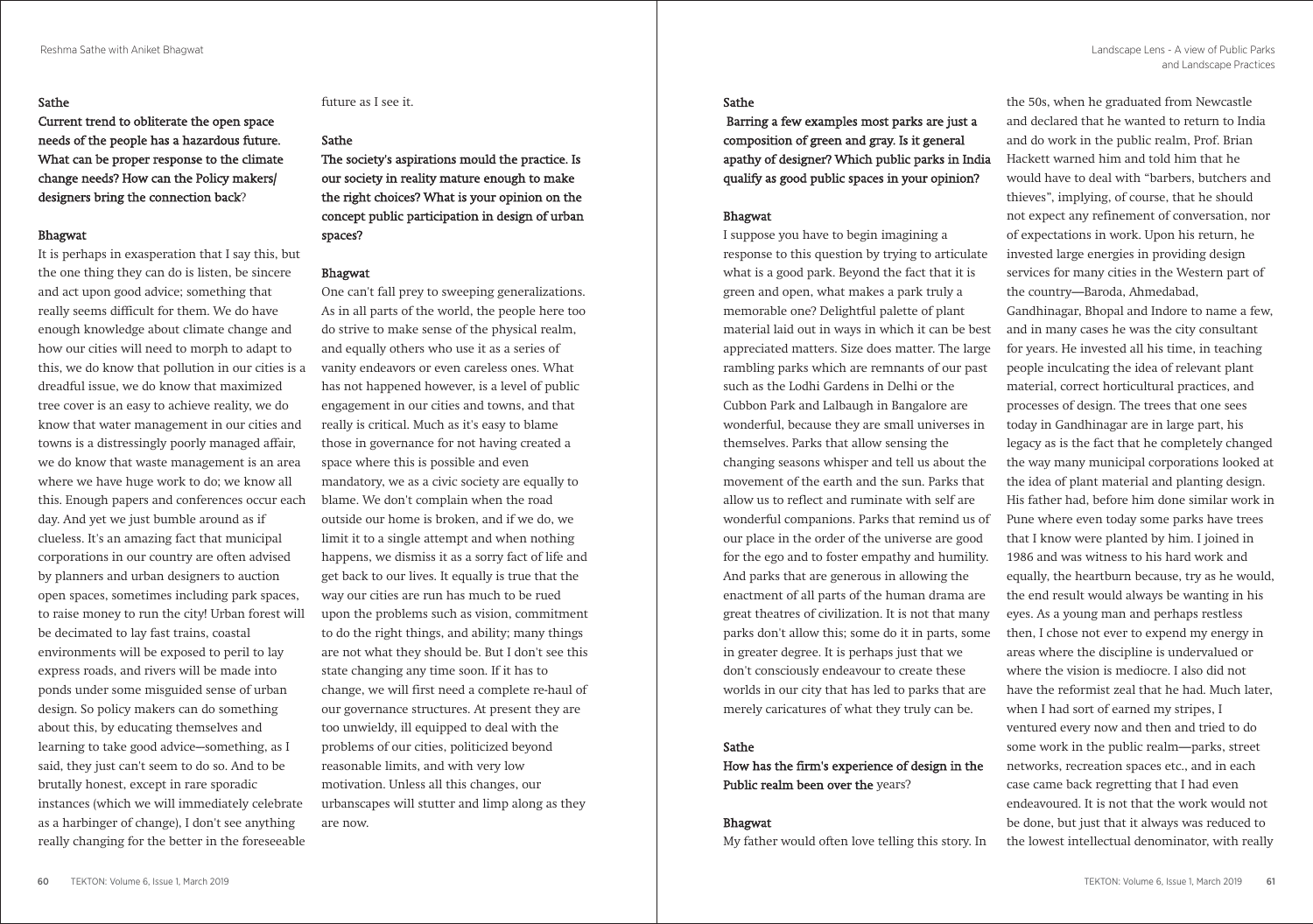no eye on quality or nuances. I somehow have never been able to reconcile myself that whatever happens is in the interest of the larger good or that "something" is better than nothing. So yes, we mostly stay away, and having seen the work that happens in the public realm barring one or two examples in the country over the last 30 odd years, I have not regretted my position. But I equally rue this because the canvas of public spaces is huge and magical for work of meaning and quality to be done in the country, as a norm, it will need those in governance to have exposure, education, and empathy.

#### Sathe

The Landscape Architecture practices in India, and more so world over are getting integrated into larger multidisciplinary practices; is the profession losing its identity?

## Bhagwat

This is a dual edged question. It presupposes that we have evolved an identity, something that I have written and spoken about often. Both, in our academic forays and professional actions the idea of identity is sorely missed. We go about mostly solving requirements of a project, listlessly going through the motions, but rarely wanting the work to speak at many levels and over time to nurture conversations that will mean something for our times and the future. There is first the need to introspect and for the profession to find its moorings and meanings. The profession needs to demonstrate that Landscape Architecture alone; as compared to any of the other spatial disciplines, has the ability to grasp scale and complexity. Unless it is able to thread the many other disciplines together to realize a cohesive vision for our

physical realm, it will continue not to be taken seriously. The universal unwritten charter of the discipline has in it this ability stated clearly but we somehow have been unable to realize it with conviction. Till that happens, disciplines that seem to have more mathematical or tangible outcome will be seen as leaders and they in turn, will subsume all the others who deal in great part in the conventionally immeasurable. In an evolved world, I hope that someday soon the landscape offices are taking the lead; have the engineering as well as infrastructure design offices as a subset of their work and not the other way around.

Having said this, it does not matter how many multidisciplinary practices try to show that they are a one stop shop, their services will no doubt be in demand for the less ambitious or the run of the mill projects, but when the expectations are loftier, disciplinary experts will not be ignored.

#### Sathe

How will the future trends in park design be? What will you attribute to the good conceptual design of a park?

# Bhagwat

Indian urbanity continues to be oppressive as a rule. Parks, which historically have been havens from the city have an added responsibility in environments such as those that our cities pose. But there is another larger issue of the fact that our urban environments are devoid of memory and any cultural anchorage. It's not only faceless, but also schizoid. We neither have the collective memory of spaces that are being imagined for our cities, nor those where we can connect

with our social cultures. Then there is the literal compression of space and the extremely high densities of population in our towns and cities. Simply put, there is less park space per person than, perhaps, anywhere in the world. Parks then, have the added responsibility of becoming communicators of many ideas of nature, repositories of a past, cauldrons of cultural exchange, spaces that can house large numbers of people, and an antithesis to the urbanity as we experience it.

The other issues are about resources, both economic and environmental. Parks in India have always suffered, will keep suffering from poor budgets, lack of maintainability for a host of reasons, and absence of laboratories of bio diversity and conservation. When you put all this together, it does become a tall order—one that the parks of this country will have to wrestle with and evolve idioms that are replicable.

#### Sathe

What do you think are the challenges faced by young landscape practices in India? Do we have enough reference material or infrastructure to support the budding Landscape Architects?

# Bhagwat

At some level, I think it's a wonderful time to be a young landscape architect in India today. 60 years back, no one knew what a landscape architect was, 30 years back they were just about being accepted in a limited set of projects at the behest of some architects. Today, I can't imagine a project which does not hire a landscape architect; and also the days of the architects running their, at times tyrannical and ill formed writ on projects are over.

Projects now are a far more collaborative effort where everyone's knowledge is valued and invited. Surely, a young firm today is likely to disagree with me, but when you see the journey over the decades, the profession has come a long way and it's a good time to be doing landscape design in the country. I wonder if the younger firms rue this, but I certainly worry about the limited exemplars we have as a collective body of professional work to reflect upon, or the almost non-existent debate on design theory in the country. Professions, to grow have to climb on the back of meaningful earlier works done, and when that is absent, either because such works are just not there or they are not documented should be a cause of worry. Whenever I have had a chance, I said "what we must do is a detailed compilation of the 50-100 projects in the country that are useful to debate about, learn from, reflect upon." Discussions emanating from such discourses will steer the conversation in directions of meaning and value. I think, the infrastructure support,for the landscape industry is not bad. It can always get better, but you do have specialized services now for all aspects of landscape design; so really that is not the cause for any lack of realization of work as true to the imagined conception as possible.

# Sathe

What do you feel is the status of education in Architectural colleges today? How enriching is teaching in colleges for practicing architects? Or does teaching lose its aura after some time?

# Bhagwat

I think we all know the problems. Schools struggling with getting quality faculty are divorced greatly from the reality of our times,